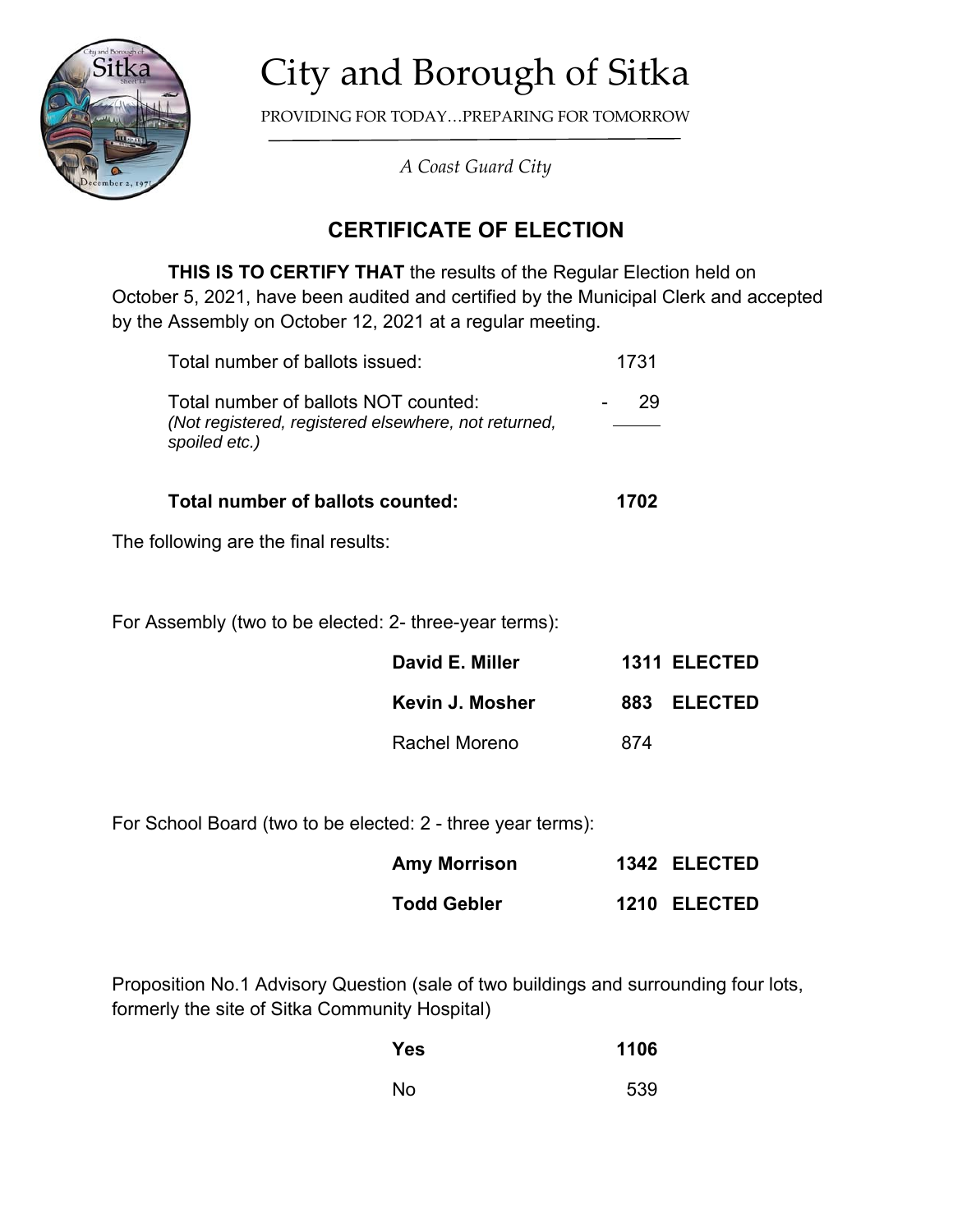Dated this 12<sup>th</sup> day of October, 2021

ATTEST

Sava Upeterson

\_\_\_\_\_\_\_\_\_\_\_\_\_\_\_\_\_\_\_\_\_\_\_\_\_

Sara Peterson, MMC Municipal Clerk

Attachment